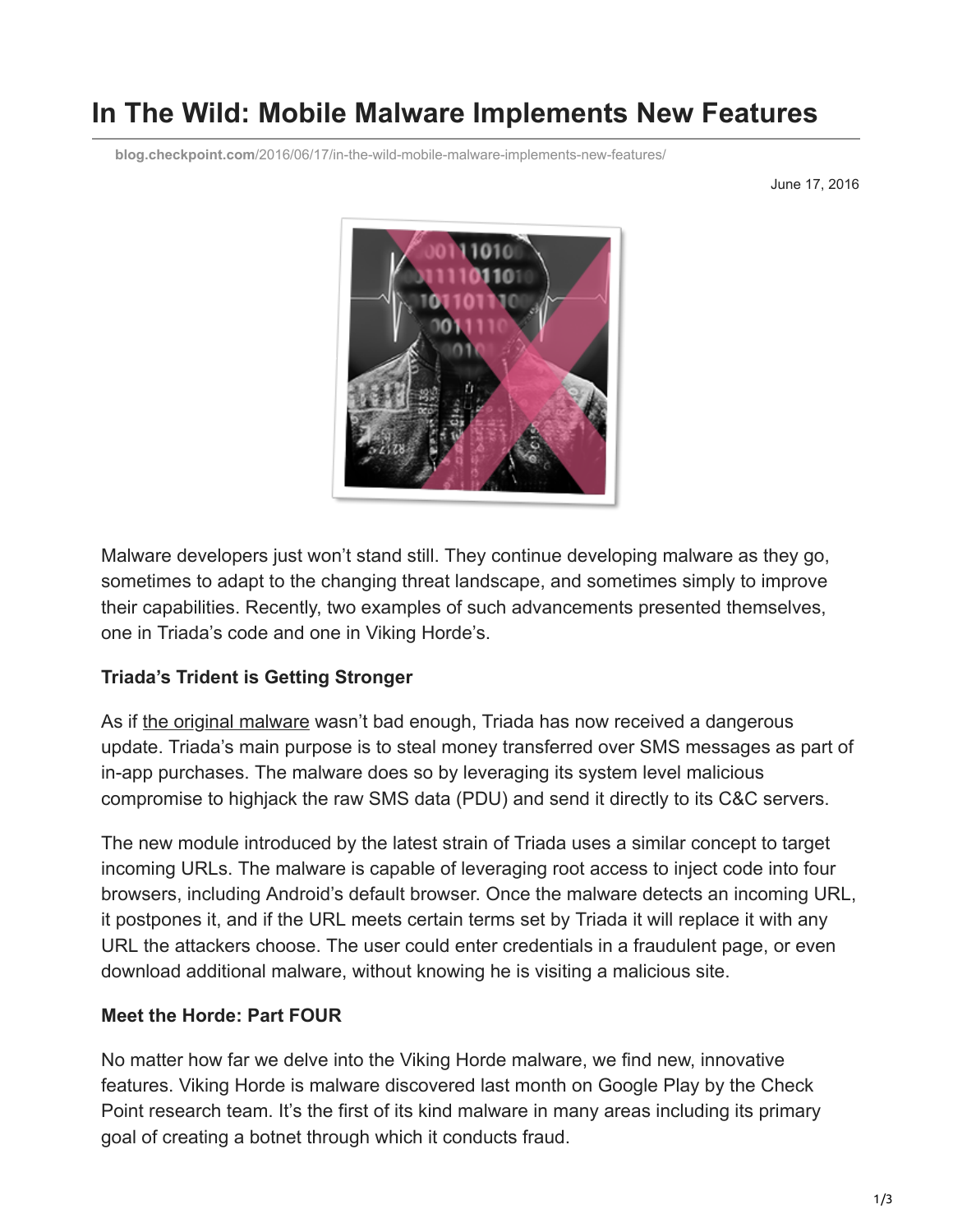Viking Horde's newest technique is its ability to check running processes on Android's latest versions (Lollipop and Marshmallow) to bypass Google's security measures. In the past, this feature was used mainly by banker malware to monitor any activation of a banking app, upon which the malware would pop a fake overlay page.

Google has invested some efforts in preventing such activity and blocked apps from calling the getRunningTasks() API. Viking Horde manages to bypass this security measure by reading the "/proc/" file system, which displays running processes, from which the malware can find the current running processes.

## **Everywhere Computing Means Everywhere, Including Your Smart TV**

Recently, the Flocker mobile ransomware managed to infect smart TVs as well. This is additional evidence to the ever widening phenomenon of everywhere computing. Malware is capable of propagating throughout every possible location in your network, no matter what connection you might use.

In the ransomware's case, this is even truer. Ransomware attempts to encrypt any data it can reach. While in this case it was merely a TV set (which can be a devastating concept for some), it demonstrates how malware can cross boundaries, using your mobile device as a starting point.

Malware on your mobile device endangers not only everything on it but everything on you entire network, including computers. Users should make sure they close all possible breaches in their security, including those on mobile.

## **Saudi Government Job Seekers Under Attack**

A recent malware campaign targets a particular sector – Saudi governmental job seekers, through a job site. The malware itself is a full-grown surveillance tool, with vast capabilities, including stealing contacts, SMS messages, and voice calls from infected devices and forwards them to the attacker's server.

Usually, such malware is not widely spread, and target specific users through spear phishing attacks. The motive for the attack remains unclear, but the malware displays once again the full potential that exists in mobile malware.

Users face an increasing number of attacks from more and different types of malware. Malware continuously evolves and upgrades its capabilities. To stay protected, users must use security solutions that can keep them one step ahead of malware at all times.

#### **Learn more:**

[Check Point Mobile Threat Prevention](http://www.checkpoint.com/mobilesecurity)